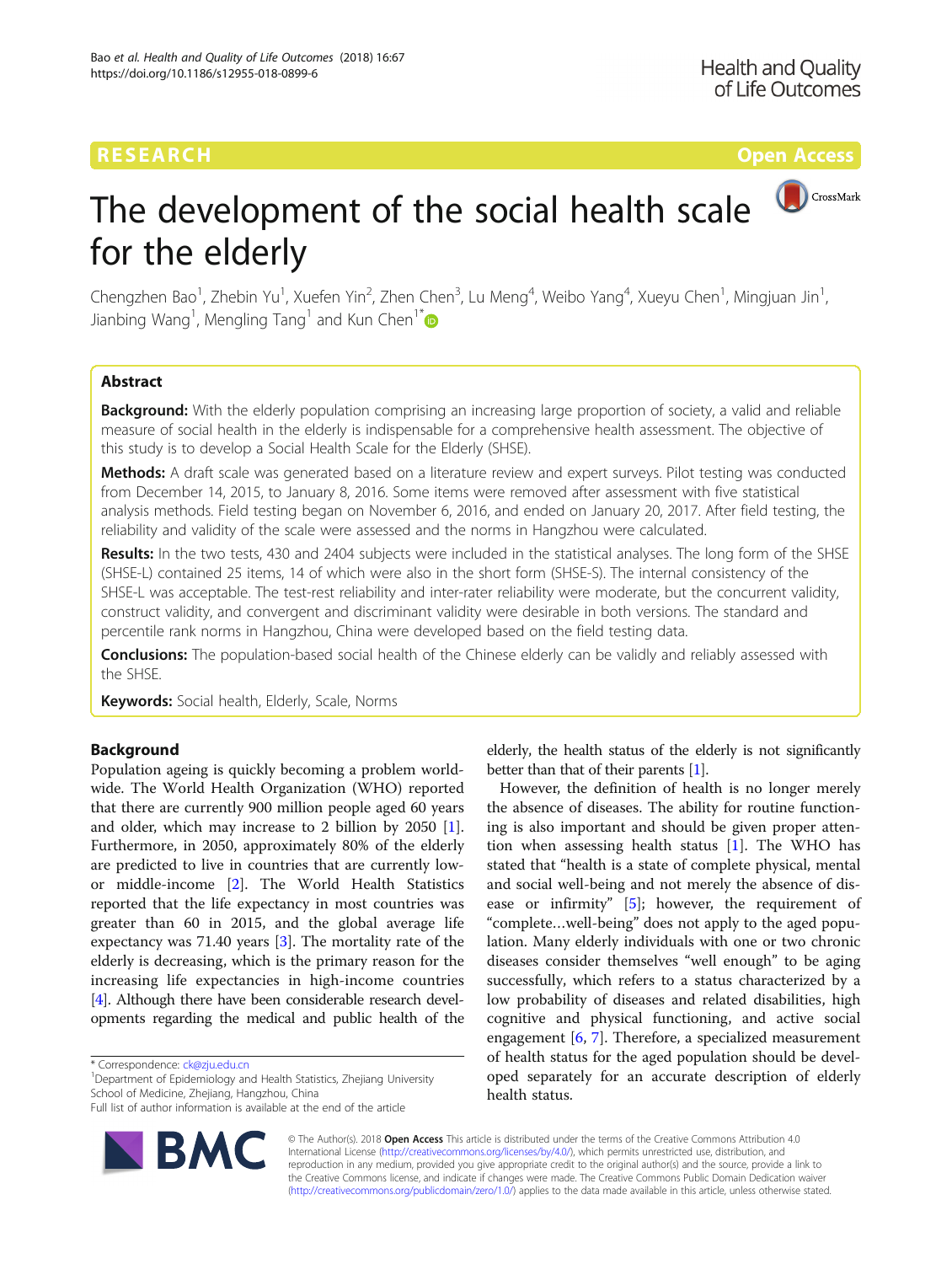It is more difficult to establish the norm of social health compared to that of psychological or physical health [[8](#page-13-0)]. Social health contains two aspects: individual social health and the social health of society or a population [[9\]](#page-13-0). Social health of an individual is usually explained as "well-being", "adjustment" or other terms rather than "health" [\[10](#page-13-0)], and it can be measured from two aspects: social support (SS) and social adjustment (SA). The assessment of SS mainly discusses the processes and outcomes of support from relatives, friends or other people. The measurement of SA usually refers to relationships with others and the performances of social roles [[9\]](#page-13-0). SS places emphasis on the level of social support the subject receives from others whereas SA focuses on the adaptive capacity of subjects to actively interact with the community where they live. Some studies have assessed the relationships between SS, SA and other health outcomes and reported that SS was a significant factor contributing to loneliness in the elderly [\[11\]](#page-13-0); moreover, emotional support has a positive effect on reducing the mortality of the elderly [\[12\]](#page-13-0). Some researchers have mentioned that SA is related to quality of life [\[13\]](#page-13-0) and that psychotherapy is effective for improving the SA of elderly individuals with suicide attempts [\[14](#page-13-0)].

Another important tradition of social health assessment is the characteristics of society, that is, the social health of the society as a whole. A healthy society is defined as follows: "A society is healthy when there is equal opportunity for all and access by all to the goods and services essential to full functioning as a citizen" [[10\]](#page-13-0). In addition, previous studies have indicated that the neighbourhood environment can significantly influence the psychological and physical health of the elderly [[15\]](#page-13-0). Therefore, the "social health of society" mainly reflects the neighbourhood environment. The utilization of health services was partly determined by the perceived health status [[16\]](#page-13-0). Similarly, the utilization and feeling of the same objective environment might be different between any two people [[17](#page-13-0)] and is influenced by their demands and criterions. Instead of objective environmental indicators, perceived environmental indicators are more suitable for assessing the support received from the environment. Therefore, to assess the social health of society, this study took perceived environment resources (PERs) into account, which refers to perceived built environment, community management and service. The relationships between PER and health outcomes have been reported, and previous studies have demonstrated that PER was marginally associated with greater possibilities of poor self-rated health [\[18](#page-13-0)] and was associated with depressive symptoms, anxiety and physical symptoms [[19\]](#page-13-0).

To improve the health status of the Chinese elderly, the development of a specialized and comprehensive

measuring tool that can accurately evaluate the social health status of the Chinese elderly is required. Social health is an important part of health. However, a measuring tool for the Chinese elderly has not been previously developed. This study aimed to develop a scale to assess the social health status of the elderly that evaluated both the social health of the individual (SS and SA) and the social health of society (PER). The scale could contribute to a more comprehensive measurement of the health status of Chinese elderly.

# Methods

# Design

We developed the Social Health Scale for the Elderly (SHSE) over 4 phases, which are discussed in detail below.

#### Phase 1

Based on the literature review findings, the items in the original draft scale were chosen. Some items were excluded after consulting with experts, and a revised version of the draft scale was developed.

## Phase 2

Pilot testing aimed at selecting the items for the revised draft scale. In this phase, a test-retest reliability analysis, Cronbach's alpha analysis, a correlation analysis, a distinguishability analysis and a principal component analysis were conducted for item selection, and then the final versions (some items in the long form were deleted in the short form) of the SHSE were generated.

#### Phase 3

Field testing was conducted to assess the validity and reliability of the scales (SHSE-L: long form of the SHSE; SHSE-S: short form of the SHSE). The test-retest reliability, internal consistency reliability, inter-rater reliability, concurrent validity, construct validity, convergent validity and discriminant validity were calculated in this phase.

# Phase 4

Based on the field testing data, the raw score distributions among the different groups could be compared, and two norms (standard norm and percentile rank norm) of social health were generated.

# Development of the draft scale

The draft scale was generated by reviewing published books, systematic reviews and original articles [\[9](#page-13-0), [15](#page-13-0), [20](#page-13-0)–[22](#page-13-0)]. Objective evaluation indicators, such as the frequency of communication with children and duration of optimistic mindset, were considered the better choices. The item pool included items related to social health as much as possible, and each question intended to reflect a specific aspect of some items.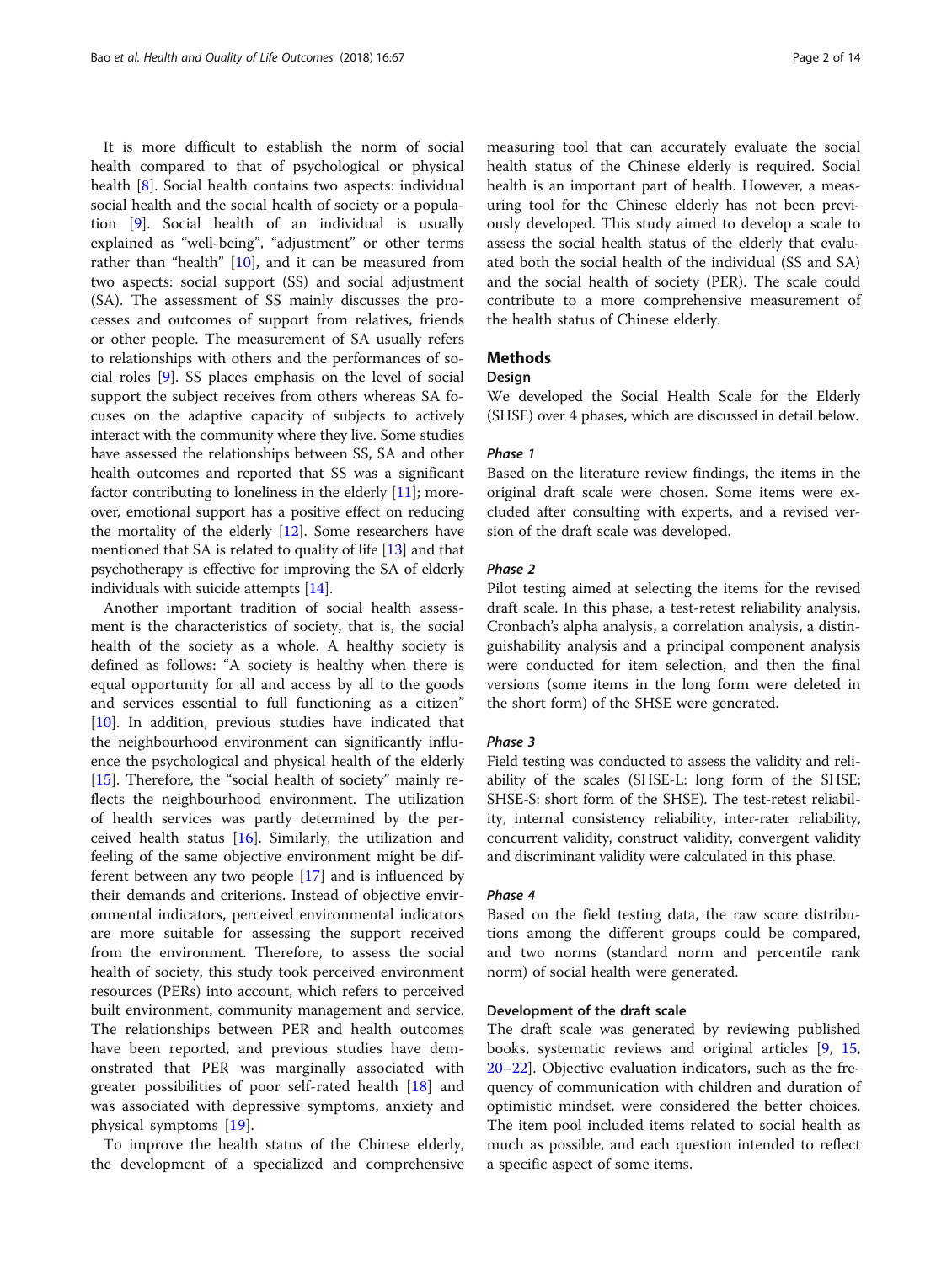After consulting with sociology experts and public health experts, the items in the original draft scale that contained repeated content or were not suitable for the Chinese elderly were deleted, and necessary missing items were added. The questions and options were modified for better intelligibility.

### Data collection

Before the pilot testing, a trial survey was conducted to test the investigation ability of the interviewers after training. Each interviewer was required to participate in standardized training and then normatively interviewed at least one person who was aged 60 years or older. Four communities in the Gongshu district were randomly selected. The Gongshu district is located in the centre of Hangzhou, and the proportion of elderly individuals there is similar to that in Hangzhou as a whole [\[23](#page-13-0)]. The minimum sample size was calculated to ensure that there were at least 10 subjects per item in the factor analyses [[24\]](#page-13-0). The target population was the general healthy population aged 60 years and older. After the Health Records in community public health service stations were checked, persons who were bed-ridden, had serious physiological or psychological illnesses, and/or had hearing disorders, were excluded before sampling. Then, stratified random sampling by age and gender was conducted. The community doctors contacted potential participants by telephone before conducting the interviews to obtain higher resident compliance. Each participant was required to sign informed consent if he or she agreed to be an interviewee. The interview was conducted at the Community Health Service Centre of the community that the participants lived in, and the participants were required to attend the interview in person to complete a face-to-face interview. During the interview, if the interviewer believed that the characteristics of this participant met the exclusion criteria, the data of this interviewee were not included. Those participants who did not attend the interview in time but did not refuse to participate were contacted by telephone more than once because the elderly might forget the designated interview appointment time because of their poor memory.

The field testing procedure was similar to that of the pilot testing. The main differences were the field and the method of sampling. Considering the compliance and the number of aged residents, eight communities in Gongshu district and nine villages in Xihu district were selected. The former was the sample source of urban residents, and the later was that of rural residents. The sample size of each district should be 40 times larger than the number of items in the final version of the SHSE-L [\[25](#page-13-0)]. Convenience sampling was used for field testing. Convenience sampling refers to a procedure in which community doctors contact potential participants in advance of the interview, followed by the interviewers remaining in the field for one week or less to interview participants. Those residents who did not participate in the interview in time but did not refuse to participate were reminded by telephone calls, but the interviewers would not wait for them if they did not come to the site for the interview within the stipulated time. The chisquare test was used to compare the distributions of the subjects in the two tests.

#### Item selection

After calculating the raw scores of the revised draft scale, we selected items to generate the final versions of the SHSE (SHSE-L and SHSE-S). We utilized five statistical methods to select the items in the revised draft scale.

# Test-retest reliability analysis

The interval between the test and re-test did not exceed two weeks [\[26](#page-13-0), [27](#page-13-0)]. The correlation coefficient between the raw score of a particular item in the first interview and that in the second should be larger than 0.30 ( $P < 0$ . 05) for this item to be retained. If the correlation of some item was too small or the P-value was not less than 0.05, then the test-retest reliability of this item was unsatisfactory.

#### Cronbach's alpha analysis

We calculated the standardized Cronbach's α coefficients of this scale before and after eliminating some items. If the standardized Cronbach's α coefficient of the scale increased after eliminating some items, then these items were deleted to obtain better internal consistency of the scale [[28\]](#page-13-0).

# Correlation analysis

The raw score of some items should statistically relate to that of the related dimension  $(r > 0.40, P < 0.05)$ . Meanwhile, each remaining item should be statistically unrelated ( $P \ge 0.05$ ) or minimally related ( $r < 0.30$ ) to the other two unrelated dimensions.

#### Distinguishability analysis

We compared the raw scores of a particular item between the high-score group  $(P_{75})$  and the low-score group  $(P_{25})$ . An item was determined to lack distinguishability when the difference in distribution was not statistically significant ( $P \ge 0.05$ ).

# Principal component analysis

A principal component analysis was used to extract the factors after performing Bartlett's test and using the Kaiser-Meyer-Olkin (KMO) measure (Bartlett's test: P < 0.05; KMO > 0.60) [\[29](#page-13-0)]. The number of factors was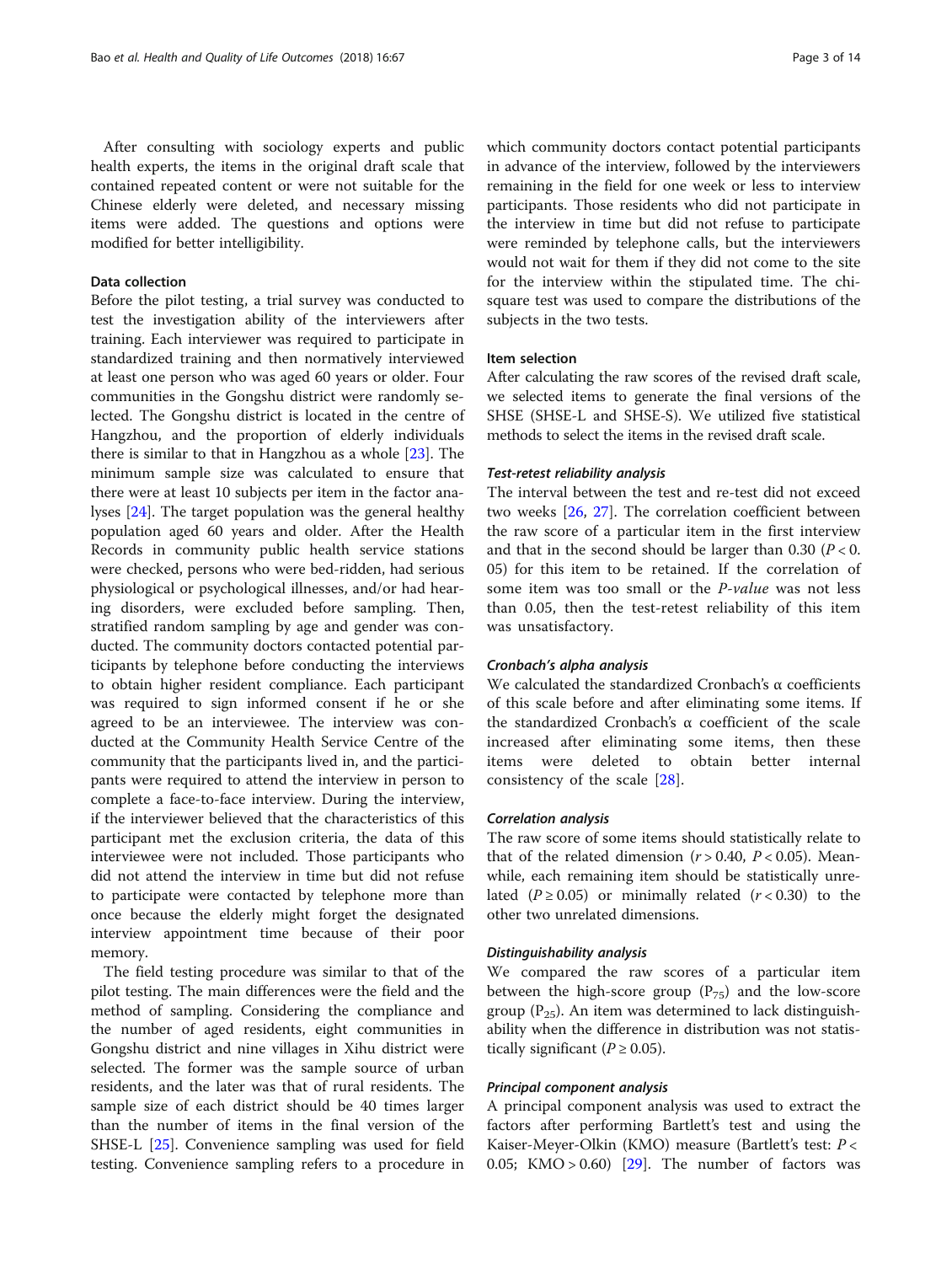<span id="page-3-0"></span>

| Table 1 The draft structure of Social Health Scale for the Elderly |  |
|--------------------------------------------------------------------|--|
|--------------------------------------------------------------------|--|

| Dimensions                     | Sub-dimensions               | Items (variables)                                       | Ref.                                                                                                                                                                                                                         |
|--------------------------------|------------------------------|---------------------------------------------------------|------------------------------------------------------------------------------------------------------------------------------------------------------------------------------------------------------------------------------|
| Social support                 | Emotional support            | Being listened to (B01)                                 | $[1-3]$                                                                                                                                                                                                                      |
|                                |                              | Being accepted totally (B02)                            | $[1]$                                                                                                                                                                                                                        |
|                                |                              | Being understood (B03)                                  | $[3]$                                                                                                                                                                                                                        |
|                                |                              | Being supported in major decision (B04)                 | $[1]$                                                                                                                                                                                                                        |
|                                |                              | Being emotional cared for (B05)                         | [1, 4]                                                                                                                                                                                                                       |
|                                |                              | Being accompanied (B06)                                 | $[3]$                                                                                                                                                                                                                        |
|                                |                              | Being comforted (B07)                                   | $[1]$                                                                                                                                                                                                                        |
|                                |                              | Being moved (B08)                                       | [3, 4]                                                                                                                                                                                                                       |
|                                | Informational support        | Being given useful information (B09)                    | $[3]$                                                                                                                                                                                                                        |
|                                |                              | Being reminded to improve (B10)                         | $[1]$                                                                                                                                                                                                                        |
|                                |                              | Being given useful suggestion (B11)                     | [1, 3, 4]                                                                                                                                                                                                                    |
|                                | Instrumental support         | Being helped with daily chores during illness (B12)     | [3, 4]                                                                                                                                                                                                                       |
|                                |                              | Being given financial aid (B13)                         | $[4]$                                                                                                                                                                                                                        |
|                                |                              | Being given material aid (B14)                          | $[4]$                                                                                                                                                                                                                        |
|                                |                              | Being cared in daily life (B15)                         | $[3]$                                                                                                                                                                                                                        |
| Social adjustment              | Social participation         | Working for pay (B16)                                   | $[5]$                                                                                                                                                                                                                        |
|                                |                              | Doing housework (B17)                                   | $[5]$                                                                                                                                                                                                                        |
|                                |                              | Doing volunteer work (B18)                              | $[5]$                                                                                                                                                                                                                        |
|                                |                              | Participating in collective recreational activity (B19) | $\lbrack 5\rbrack$                                                                                                                                                                                                           |
| Social adjustment              | Social relationship          | Communication with children (B20)                       | $\lbrack 5\rbrack$                                                                                                                                                                                                           |
|                                |                              | Communication with friends (B21)                        | $\lbrack 5\rbrack$                                                                                                                                                                                                           |
|                                |                              | Communication with other relatives (B22)                | $[5]$                                                                                                                                                                                                                        |
|                                |                              | Relationship with neighbors (B23)                       | $[5]$                                                                                                                                                                                                                        |
|                                |                              | Relationship with partner (B24)                         | $[5]$                                                                                                                                                                                                                        |
|                                |                              | Abnormal psychology in social contact (B25)             | [5, 6]                                                                                                                                                                                                                       |
|                                |                              | Feeling about others (B26)                              | $\left[5\right]$                                                                                                                                                                                                             |
|                                | Ego system                   | Self-health concern (B27)                               | [5, 6]                                                                                                                                                                                                                       |
|                                |                              | Interests and hobbies (B28)                             | $[5]$                                                                                                                                                                                                                        |
|                                |                              | Family financial secured (B29)                          | $[5]$                                                                                                                                                                                                                        |
|                                |                              | Attitude towards life (B30)                             | [6]                                                                                                                                                                                                                          |
| Perceived environment resource | Natural environment          | Quality of natural environment (B31)                    |                                                                                                                                                                                                                              |
|                                | Built environment            | Manufactured landscape (B32)                            | $[7]$                                                                                                                                                                                                                        |
|                                |                              | Public transit facility (B33)                           | $[7]$                                                                                                                                                                                                                        |
|                                |                              | Shopping facility (B34)                                 | $[7]$                                                                                                                                                                                                                        |
|                                |                              | Fitness/recreation facility (B35)                       | $[7]$                                                                                                                                                                                                                        |
|                                |                              | Medical institution (B36)                               | $[7]$                                                                                                                                                                                                                        |
|                                |                              | Free public facility in/around the community (B37)      | $[7]$                                                                                                                                                                                                                        |
| Perceived environment resource | Community management/service | Organizing activity (B38)                               | $[5]$                                                                                                                                                                                                                        |
|                                |                              | Public safety (B39)                                     | $[7] \centering \includegraphics[width=0.8\textwidth]{images/TrDiM1.png} \caption{The 3D (black) model for a different region of the left and right. The left is the same time, the right is the same time.} \label{TrDiM2}$ |
|                                |                              | Free public service (B40)                               | [8]                                                                                                                                                                                                                          |

[1] Social Support Questionnaire

[2] RAND Social Health Battery

[3] Medical Outcomes Study Social Support Survey

[4] Duke-UNC Functional Social Support Questionnaire

[5] Social Adjustment Scale—Self-Report

[6] The Social Dysfunction Rating Scale

[7] The Neighborhood Environment Walkability Scale

[8] Satisfaction Scale for Community Nursing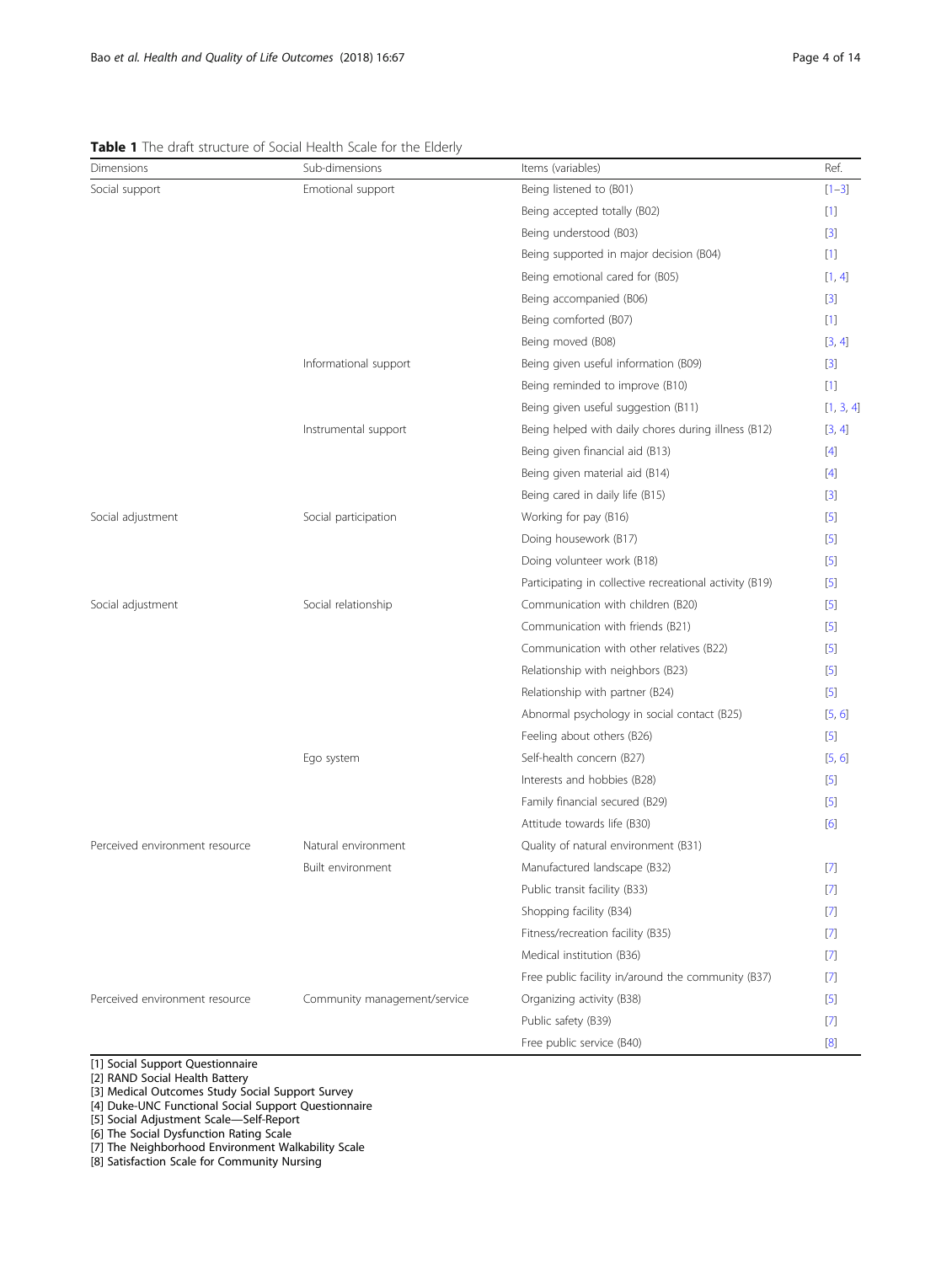preset and was equal to the number of sub-dimensions (see Table [1](#page-3-0)) because we considered that the subdimensions were reasonable and could independently explain the social health of the Chinese elderly. The factors were rotated by Varimax because each two items (see Table [1](#page-3-0)) were not significantly correlated (the correlation coefficient of each two items was less than 0.30, or  $P \ge 0.05$ ). Items were reserved if the factor loadings were greater than or equal to 0.40 [\[30](#page-13-0)].

#### Reliability and validity assessments

The reliability and validity of the final versions were assessed after calculating the raw scores. The scoring method was the same as that in item selection.

# Test-retest reliability

The time intervals between the test and re-test should be no longer than two weeks. A larger correlation coefficient indicated that the test-retest reliability of scale or dimensionality was better. Generally, if the correlation coefficient is larger than 0.80, then the correlation between two variables is desirable.

#### Internal consistency reliability

Cronbach's α was used to assess the internal consistency of scale or dimensionality. In most cases, a satisfactory internal consistency indicates that the standardized Cronbach's α coefficient is greater than 0.70 [[31\]](#page-13-0).

#### Inter-rater reliability

The McNemar-Bowker test was used to assess the agreement between two interviewers who had interviewed the same person. A good agreement meant that the weighted kappa was not less than 0.75 [[32\]](#page-13-0).

# Concurrent validity

Firstly, the external criteria were those widely used in Chinese populations and had satisfactory reliability and validity. Any of the external criteria were used to assess just one of our dimensions because a comprehensive criterion of the SHSE does not exist. The correlation coefficient between the raw score of some dimension and the external criterion score should be statistically significant  $(P<0.05)$ . Additionally, the external criterion score should be comparatively low compared to the raw scores of unrelated dimensions or statistically unrelated ( $P \ge 0.05$ ).

## Construct validity

A confirmatory factor analysis was performed to assess construct validity, and the maximum likelihood estimation was selected. If the goodness-of-fit index (GFI) and adjusted goodness-of-fit index (AGFI) were larger than 0.95 and 0.90, respectively, then the fitness of the model was desirable [\[33](#page-13-0)]. In addition, the root mean square error of approximation (RMSEA) can also be used to assess the degree of fit. If the RMSEA is less than 0.05, then the degree of fit is satisfactory; 0.05–0.08 indicates good fitness, and an RMSEA of less than 0.10 indicates moderate fitness [\[34](#page-13-0)].

### Convergent and discriminant validity

The average variance extracted (AVE) of scale was calculated. If the AVE is larger than 0.50, then the convergent validity is good [[35\]](#page-13-0). Discriminant validity is acceptable when the squared correlation coefficient of each two factors (factors were extracted when the eigenvalues were larger than 1 in the principal component analysis) was smaller than the AVE of the associated factors [\[36](#page-13-0)].

# Development of norms

The raw scores were calculated, and the T-test or Wilcoxon rank sum test was used to compare the distributions of the binary variables. Multiple categorical variables were compared using an analysis of variance or the Kruskal-Wallis H test. For better application of the SHSE, the standard norm and percentile rank norm were developed. The former can be applied when comparing two or more populations with different characteristics. The latter was easier for unprofessional people to understand, but the norm might not be descriptive for all Chinse elderly unless the sample was perfectly representative.

# Standard norm

The equation for converting the raw score of some subject to the standard score (T score) was as follows: [[37](#page-13-0)].

$$
T_i = 50 + 10 \times (R_i - M_n)/SD_n
$$

Where:  $T_i$  is the standard score of the subject;  $R_i$  is the raw score of the subject;  $M_n$  is the mean of the raw score; and  $SD_n$  is the standard deviation of the raw score.

# Percentile rank norm

This norm showed the range of the raw score in each percentile rank [\[38](#page-13-0)].

#### Results

# Phase 1: Development of draft scale

There were 3 dimensions, 9 sub-dimensions and 40 items in the revised draft scale (see Table [1](#page-3-0)). Only one item entitled "quality of natural environment" was added after consulting experts, and the other 39 items were selected from references. The questions and options and the scoring method of the items in the revised draft scale are shown in the Additional file [1.](#page-12-0) The raw score ranged between 40 and 200. A higher score represents a better social health status.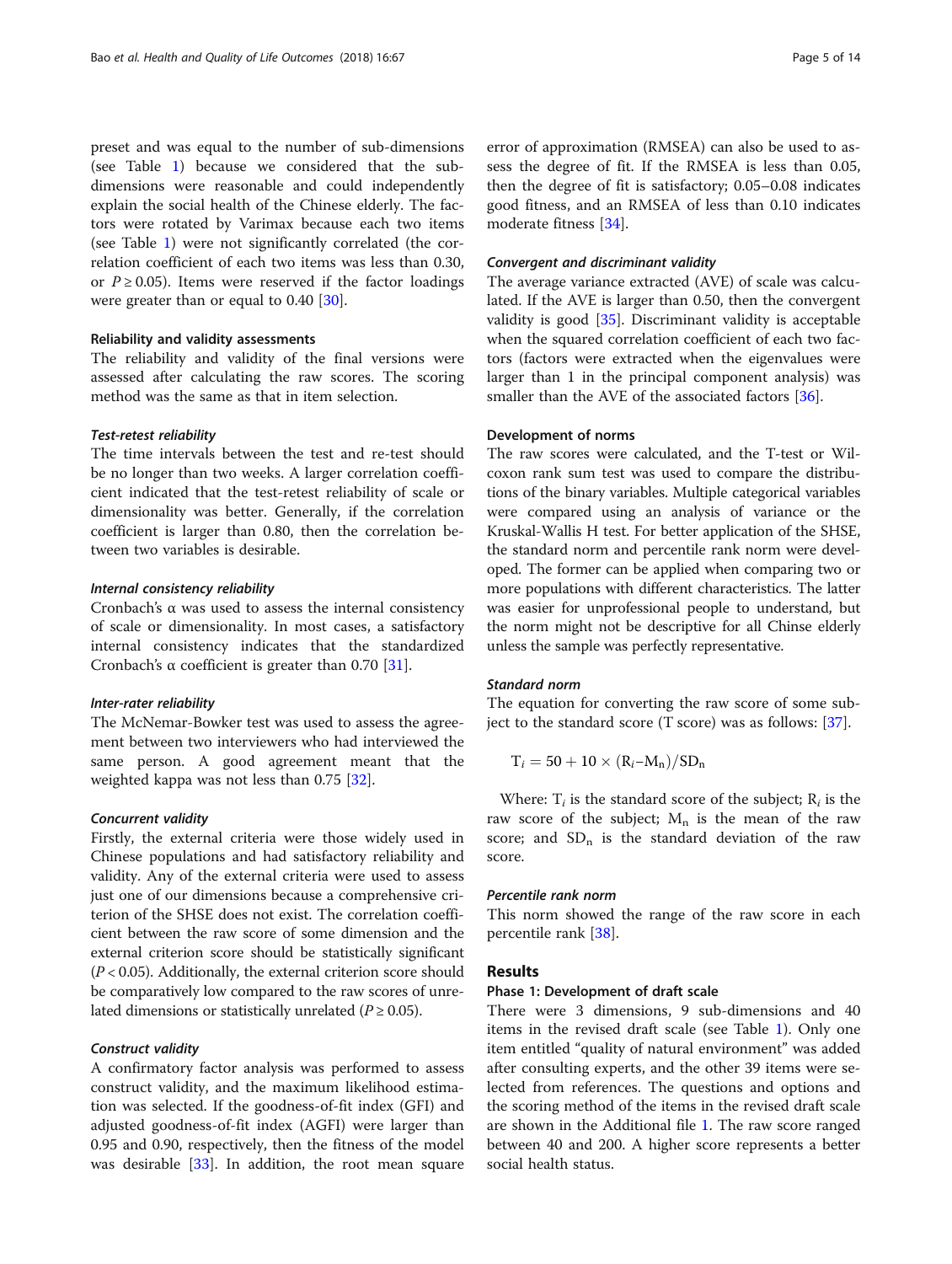# <span id="page-5-0"></span>Table 2 Characteristics of the subjects in two tests

| Characteristic                           | N (%)         |               | $P-$                |
|------------------------------------------|---------------|---------------|---------------------|
|                                          | Pilot testing | Field testing | value <sup>#</sup>  |
| Demographic and socio-economic variables |               |               |                     |
| Gender                                   |               |               | 0.63                |
| Male                                     | 215 (50.00)   | 1172 (48.75)  |                     |
| Female                                   | 215 (50.00)   | 1232 (51.25)  |                     |
| Age group                                |               |               | 0.19                |
| $60 - 69$ years                          | 231 (53.72)   | 1213 (50.46)  |                     |
| 70~79 years                              | 140 (32.56)   | 818 (34.03)   |                     |
| 80 years and above                       | 59 (13.72)    | 373 (15.52)   |                     |
| Type of household                        |               |               | < 0.01 <sup>a</sup> |
| Agricultural                             | 22 (5.12)     | 664 (27.62)   |                     |
| Non-agricultural                         | 257 (59.77)   | 1105 (45.97)  |                     |
| Agricultural to non-agricultural         | 151 (35.12)   | 617 (25.67)   |                     |
| Others                                   | 0(0.00)       | 18 (0.75)     |                     |
| Religion                                 |               |               | $< 0.01^{\rm b}$    |
| Buddhism                                 | 130 (30.23)   | 831 (34.63)   |                     |
| Christianity                             | 5(1.16)       | 134 (5.58)    |                     |
| Others                                   | 0(0)          | 14 (0.58)     |                     |
| None                                     | 295 (68.60)   | 1421 (59.21)  |                     |
| Education level                          |               |               | 0.15                |
| Uneducated                               | 96 (22.33)    | 545 (22.71)   |                     |
| Did not completed primary school         | 88 (20.47)    | 417 (17.38)   |                     |
| Primary school graduate                  | 64 (14.88)    | 493 (20.54)   |                     |
| Middle school graduate                   | 93 (21.63)    | 570 (23.75)   |                     |
| High school graduate                     | 40 (9.30)     | 241 (10.04)   |                     |
| College/university graduate              | 49 (11.40)    | 134 (5.58)    |                     |
| Marital status                           |               |               | 0.02 <sup>c</sup>   |
| Never married                            | 0(0)          | 7 (0.29)      |                     |
| Married                                  | 328 (76.28)   | 1933 (80.54)  |                     |
| Divorced                                 | 11(2.56)      | 20 (0.83)     |                     |
| Widowed                                  | 91 (21.16)    | 440 (18.33)   |                     |
| Behavioral variables                     |               |               |                     |
| Living alone                             |               |               | 0.62                |
| Yes                                      | 38 (8.84)     | 229 (9.59)    |                     |
| No                                       | 392 (91.16)   | 2159 (90.41)  |                     |
| Quality of sleeping                      |               |               | < 0.01              |
| Sleep very well all the time             | 232 (53.95)   | 583 (24.27)   |                     |
| Sleep well in most of the time           | 139(32.33)    | 1300 (54.12)  |                     |
| Sleep badly in most of the time          | 38 (8.84)     | 414 (17.24)   |                     |
| Sleep very badly all the time            | 21 (4.88)     | 105 (4.37)    |                     |
| Current smoker                           |               |               | 0.66                |
| Yes                                      | 73 (16.98)    | 429 (17.85)   |                     |
| No                                       | 357 (83.02)   | 1974 (82.15)  |                     |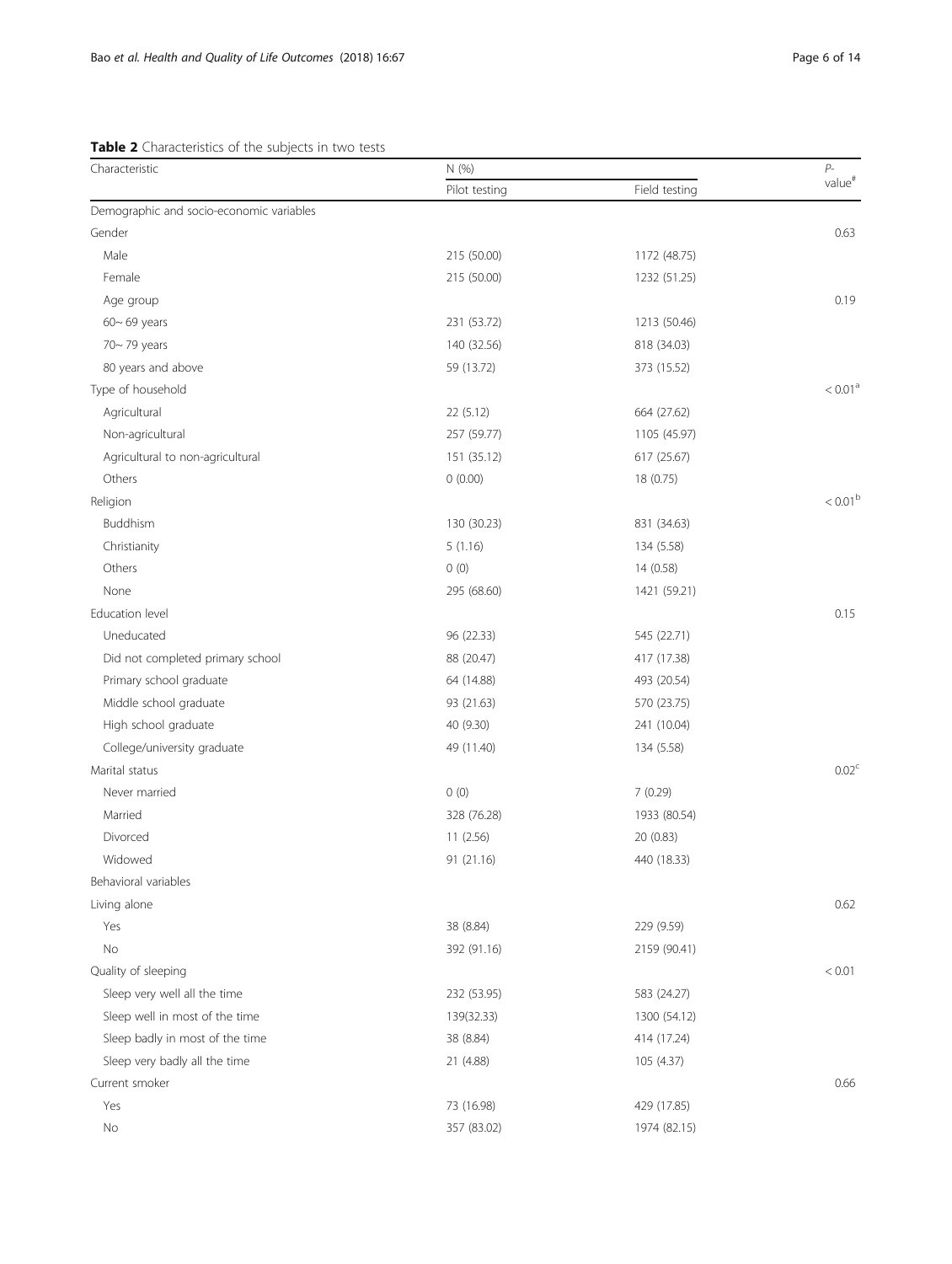| Characteristic                         | N (%)         |               | $P-$                  |
|----------------------------------------|---------------|---------------|-----------------------|
|                                        | Pilot testing | Field testing | value <sup>#</sup>    |
| Current drinker                        |               |               | 0.83                  |
| Yes                                    | 97 (22.56)    | 554 (23.04)   |                       |
| <b>No</b>                              | 333 (77.44)   | 1850 (76.96)  |                       |
| Health status variables                |               |               |                       |
| Mobility <sup>*</sup>                  |               |               | $< 0.01^{\rm d}$      |
| Have no problems in walking about      | 355 (82.56)   | 2201 (91.56)  |                       |
| Have some problems in walking about    | 72 (16.74)    | 193 (8.03)    |                       |
| Be confined to bed                     | 3(0.70)       | 10 (0.42)     |                       |
| Self-care <sup>*</sup>                 |               |               | 0.98 <sup>e</sup>     |
| Have no problems with self-care        | 419 (97.44)   | 2342 (97.46)  |                       |
| Have some problems in washing/dressing | 8(1.86)       | 53 (2.21)     |                       |
| Be unable to wash/dress                | 3(0.70)       | 8(0.33)       |                       |
| Usual activities                       |               |               | $< 0.01$ <sup>f</sup> |
| Have no problems with performing       | 381 (88.60)   | 2246 (93.47)  |                       |
| Have some problems with performing     | 46 (10.70)    | 139 (5.78)    |                       |
| Be unable to perform                   | 3(0.70)       | 18 (0.75)     |                       |
| Pain/discomfort <sup>*</sup>           |               |               | < 0.01                |
| Have no pain/discomfort                | 243 (56.51)   | 1533 (63.77)  |                       |
| Have moderate pain/discomfort          | 162 (37.67)   | 804 (33.44)   |                       |
| Have extreme pain/discomfort           | 25 (5.81)     | 67 (2.79)     |                       |
| Anxiety/depression <sup>*</sup>        |               |               | 0.029                 |
| Be not anxious/depressed               | 396 (92.09)   | 2119 (88.37)  |                       |
| Be moderately anxious/depressed        | 30 (6.98)     | 262 (10.93)   |                       |
| Be extremely anxious/depressed         | 4(0.93)       | 17(0.71)      |                       |
| Number of confirmed chronic diseases   |               |               | 0.86                  |
| $\mathbf 0$                            | 104 (24.19)   | 608 (25.29)   |                       |
| 1                                      | 146 (33.95)   | 792 (32.95)   |                       |
| $\overline{2}$                         | 113 (26.28)   | 577 (24.00)   |                       |
| $3-$                                   | 67 (15.58)    | 427 (17.76)   |                       |

\* The dimension of the three-level EuroQol five-dimensional questionnaire

#P-value of Chi-square test (the difference of distribution between two tests)

a Combined "agricultural to non-agricultural" with "others" before Chi-square test<br>
b Combined "Christianity" with "others" before Chi-square test<br>
combined "never married" with "divorced" before Chi-square test<br>
d Combin

#### Phase 2: Pilot testing and items selection

The pilot survey was performed from December 14, 2015 to January 8, 2016. Based on the ratio of subjects to items, the smallest sample size was 400. Considering the low response rates of similar surveys in China, the size of randomly drawing samples was nearly twice the minimum, and 271 potential participants refused to participate when community doctors approached them through telephone calls. Finally, 430 subjects were included in the statistical analysis, and 107 were interviewed twice. Six interviewees were excluded because of serious illness (physically or mentally disabled).

Table [2](#page-5-0) shows the characteristics of the pilot test subjects. Mobility, self-care, daily activities, pain or discomfort, and anxiety or depression were the five dimensions in the European Quality of Life-5 Dimensions questionnaire assessed [[39\]](#page-13-0). The "chronic diseases" in the variable "number of confirmed chronic diseases" included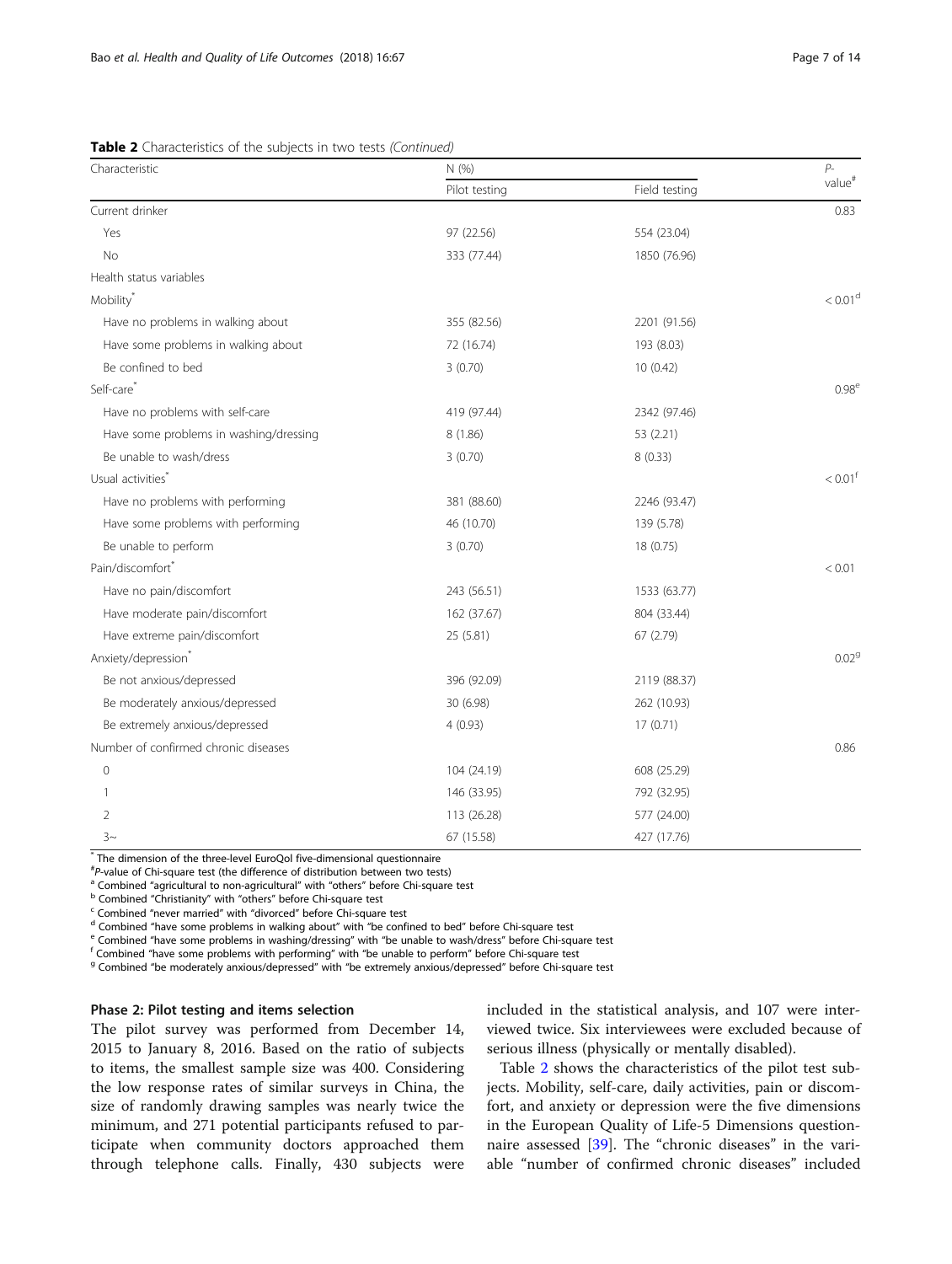| Variable   | Correlation           | Standardized          | Correlation           | Ζ                     | Factor                | Results (" $\sqrt{''}$ = be retained) |                           |
|------------|-----------------------|-----------------------|-----------------------|-----------------------|-----------------------|---------------------------------------|---------------------------|
|            | coefficient<br>$[1]$  | Cronbach's a<br>$[2]$ | coefficient[3]        | value <sup>[4]</sup>  | loading<br>[5]        | Long form [6]                         | Short form <sup>[7]</sup> |
| <b>B01</b> | 0.2951                | $0.7717*$             | $0.4362$ *            | $6.5122$ <sup>*</sup> | $0.4777*$             | $\sqrt{}$                             |                           |
| <b>B02</b> | 0.1501                | $0.7670*$             | $0.5771*$             | $7.6243$ *            | $0.6941$ *            | $\sqrt{}$                             |                           |
| <b>B03</b> | 0.1050                | $0.7638*$             | 0.6478                | 8.8509*               | 0.6898                | $\sqrt{}$                             |                           |
| <b>B04</b> | 0.3028                | 0.7638                | $0.6636*$             | $9.3755$ <sup>*</sup> | 0.6358                |                                       | $\sqrt{}$                 |
| <b>B05</b> | $0.4883*$             | $0.7634*$             | $0.6433*$             | 8.8892                | $0.5528*$             | $\sqrt{}$                             | $\sqrt{}$                 |
| <b>B06</b> | 0.1993                | 0.7625                | $0.6239*$             | $9.8041$ *            | 0.6058                |                                       |                           |
| <b>B07</b> | $0.3132$ <sup>*</sup> | $0.7669$ <sup>*</sup> | 0.5304                | 7.7367                | 0.5998                | $\sqrt{}$                             | $\sqrt{}$                 |
| <b>B08</b> | $0.3704$ <sup>*</sup> | $0.7689$ <sup>*</sup> | 0.3908                | 6.6259                | 0.3958                |                                       |                           |
| <b>B09</b> | 0.1248                | $0.7619*$             | $0.5238*$             | $9.6481$ *            | $0.4996*$             | $\sqrt{}$                             |                           |
| <b>B10</b> | 0.2145                | 0.7687                | 0.4658                | 7.2698                | $0.6026*$             | $\sqrt{}$                             |                           |
| <b>B11</b> | 0.1076                | $0.7659$ <sup>*</sup> | $0.5189$ <sup>*</sup> | 8.3519*               | $0.6479$ *            | $\sqrt{}$                             |                           |
| <b>B12</b> | 0.4287                | $0.7719*$             | 0.4605                | $5.6679*$             | $0.4910*$             |                                       | $\sqrt{}$                 |
| <b>B13</b> | $0.5114$ <sup>*</sup> | 0.7754                | 0.2266                | 3.0738                | 0.6257                | $\sqrt{}$                             |                           |
| <b>B14</b> | 0.1537                | $0.7701$ <sup>*</sup> | 0.3443                | 5.5538*               | $0.5017$ *            |                                       |                           |
| <b>B15</b> | $0.5956*$             | 0.7839                | 0.2181                | 0.6658                | $0.6637$ *            |                                       |                           |
| <b>B16</b> | 0.3743                | 0.7833                | 0.1110                | 1.8150                | $0.6253$ <sup>*</sup> |                                       |                           |
| <b>B17</b> | $0.6986*$             | $0.7752$ <sup>*</sup> | $0.4340*$             | 4.3566                | 0.1904                | $\sqrt{}$                             |                           |
| <b>B18</b> | $0.3985$ <sup>*</sup> | 0.7788                | 0.2065                | $3.1371$ *            | 0.3861                |                                       |                           |
| <b>B19</b> | $0.3729$ <sup>*</sup> | $0.7690^{*}$          | $0.5217$ *            | 7.7453                | 0.5102                | $\sqrt{}$                             | $\sqrt{}$                 |
| <b>B20</b> | $0.4263$ <sup>*</sup> | $0.7704*$             | $0.4233*$             | $6.2262$ <sup>*</sup> | $0.4694*$             | $\sqrt{}$                             | √                         |
| <b>B21</b> | 0.5608                | $0.7727$ <sup>*</sup> | $0.5755$ *            | $7.0495$ *            | $0.6480*$             |                                       | $\sqrt{}$                 |
| <b>B22</b> | $0.3586*$             | $0.7732$ <sup>*</sup> | 0.3726                | 5.0186                | $0.6386*$             | $\sqrt{}$                             |                           |
| <b>B23</b> | $0.4078$ <sup>*</sup> | 0.7747                | 0.2380                | 3.6880                | 0.3728                |                                       |                           |
| <b>B24</b> | $0.4036*$             | $0.7701$ <sup>*</sup> | 0.3664                | 7.6728                | 0.3398                |                                       |                           |
| <b>B25</b> | $-0.0693$             | 0.7817                | 0.0964                | 0.6503                | 0.6128                |                                       |                           |
| <b>B26</b> | 0.0981                | 0.7811                | 0.0736                | 1.5413                | $0.6299$ <sup>*</sup> |                                       |                           |
| <b>B27</b> | 0.1912                | 0.7745                | 0.3755                | $4.6316*$             | $0.6877$ *            |                                       |                           |
| <b>B28</b> | $0.5721$ <sup>*</sup> | $0.7750*$             | $0.4149$ <sup>*</sup> | 4.8409                | $0.4470*$             | $\sqrt{}$                             | $\sqrt{}$                 |
| <b>B29</b> | $0.4121$ <sup>*</sup> | $0.7733*$             | 0.3727                | 5.1077                | 0.3892                |                                       |                           |
| <b>B30</b> | 0.1868                | $0.7717*$             | 0.3145                | 5.1113*               | $0.4890*$             |                                       |                           |
| <b>B31</b> | $0.3664$ <sup>*</sup> | 0.7795                | 0.2044                | $-0.7260$             | $0.4446*$             |                                       |                           |
| <b>B32</b> | $0.3289$ *            | $0.7756*$             | $0.4758$ <sup>*</sup> | $3.2981$ *            | $0.4370*$             | $\sqrt{}$                             | $\sqrt{}$                 |
| <b>B33</b> | $0.6003$ *            | $0.7696*$             | $0.5738*$             | $6.2249*$             | $0.5290*$             | $\sqrt{}$                             | $\sqrt{}$                 |
| <b>B34</b> | 0.1267                | 0.7738                | 0.3069                | 3.2000*               | $0.7324$ <sup>*</sup> |                                       |                           |
| <b>B35</b> | $0.5312*$             | $0.7725$ *            | $0.5139*$             | $5.6521$ *            | 0.6615                | $\sqrt{}$                             | $\sqrt{}$                 |
| <b>B36</b> | $0.4733*$             | $0.7765$ *            | $0.4241$ *            | 3.8774*               | $0.6434*$             |                                       |                           |
| <b>B37</b> | 0.2295                | $0.7731$ *            | 0.4523                | 5.1986*               | 0.6925                |                                       |                           |
| <b>B38</b> | $0.5854$ *            | 0.7757                | $0.4700*$             | $3.9140*$             | $0.6335$ *            | $\sqrt{}$                             | $\sqrt{}$                 |
| <b>B39</b> | $0.3592$ *            | 0.7848                | 0.1114                | $-1.2338$             | $0.4136*$             |                                       |                           |
| <b>B40</b> | $0.5565$ <sup>*</sup> | $0.7689$ <sup>*</sup> | $0.5480*$             | $6.7172$ *            | $0.5877$ *            | $\sqrt{}$                             | $\sqrt{}$                 |

<span id="page-7-0"></span>Table 3 Items in the Social Health Scale for the Elderly after selection

N = 430<br>\* The related item was appropriate to be retained after analyzing by one of selection method

 $^{[1]}$  Test-retest reliability analysis: if the Spearman rank correlation coefficient was larger than 0.30 (P < 0.05), then the related item was appropriate to be retained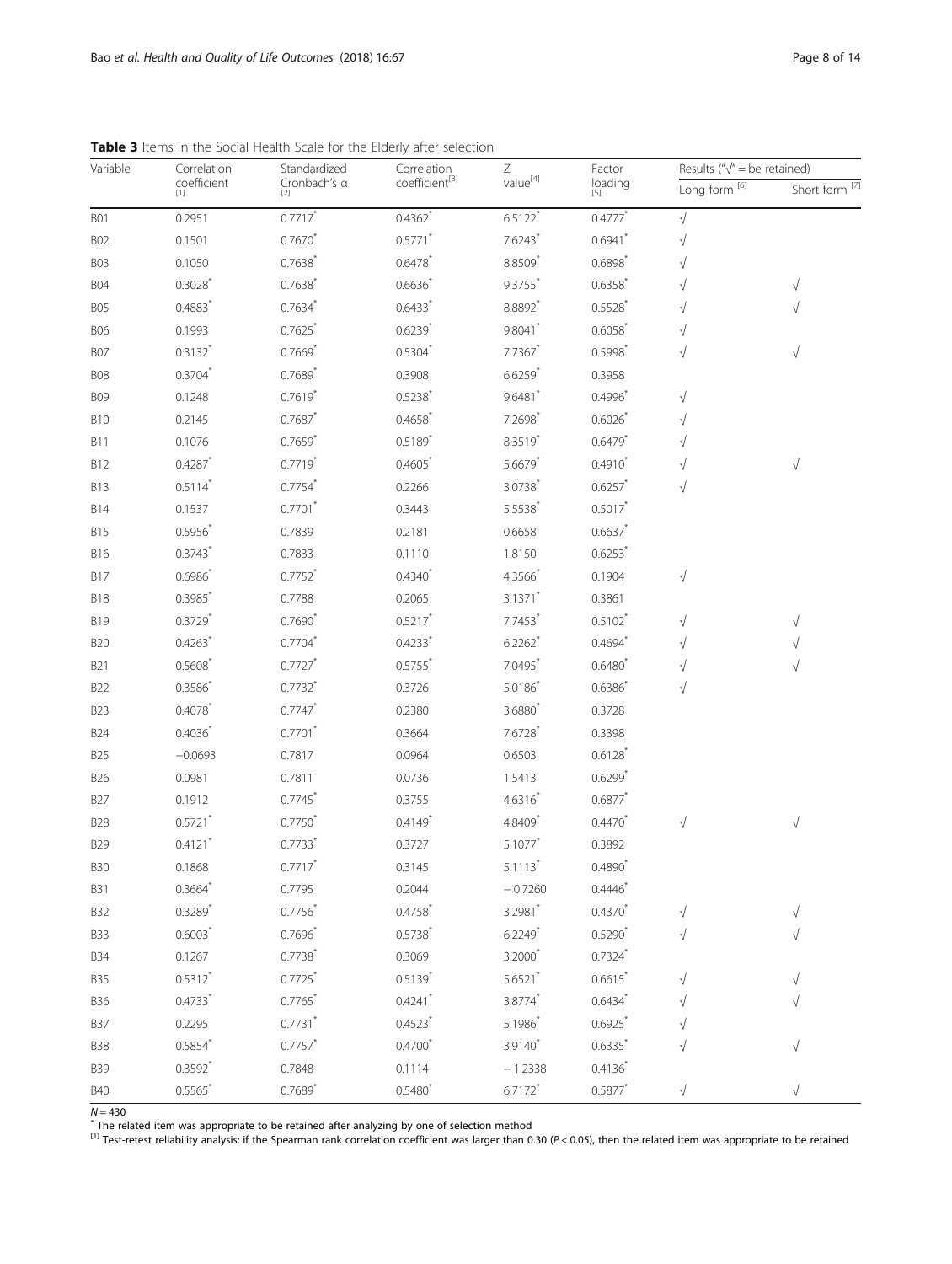<span id="page-8-0"></span>[2] Cronbach's alpha analysis: If the standardized Cronbach's α of scale was less than that after eliminating some item, than the related item was not appropriate to be retained

[3] Correlation analysis: Comparing the score of some item with that of dimension it belonged to. If the Spearman rank correlation coefficient was larger than 0.40

(P < 0.05), then the related item was appropriate to be retained<br><sup>[4]</sup> Distinguishability analysis: Comparing the raw scores of some item between the high-score group of scale (P<sub>25</sub>) and low-score group of scale (P<sub>25</sub>). of Wilcoxon rank sum test was less than 0.05, then the related item was appropriate to be retained<br><sup>[5]</sup> Factor analysis: If the factor loading of some item was larger than 0.40, then the related item was appropriate to be

<sup>[6]</sup> If less than 2 selection methods indicated that some item was not appropriate to be retained, than the related item would be retain in the long form  $^{[7]}$  If each selection method indicated that some item was appro

12 diseases found in the top 10 lists of disease burden for the Chinese elderly [\[40](#page-13-0)]. The distributions of the two tests were significantly different regarding the type of household, religion, marital status and quality of sleep  $(P < 0.05)$ . In addition, there were differences in mobility, daily activities, pain/discomfort and anxiety/depression between the pilot testing and field testing.

Based on 5 different statistical methods, the items in the revised draft scale were extracted. The items in the final versions of the SHSE are shown in Table [3.](#page-7-0) There were 25 items in the SHSE-L and 14 items in the SHSE-S.

# Phase 3: Field testing, reliability and validity assessments

The field testing was performed from November 6, 2016 to January 20, 2017. A total of 2415 residents were interviewed, and 11 of them were excluded before the statistical analysis because of missing data in the SHSE. In total, 494 subjects were interviewed twice. The differences between the distributions of subjects in the two tests were not statistically significant for gender, age group, education level, the status of living alone, smoking status, drinking status, the ability of self-care, or the number of confirmed chronic diseases (see Table [2](#page-5-0)).

#### Test-retest reliability

The correlations (Spearman's correlation analysis) of any two items in the SHSE-L ranged from 0.41 to 0.87. The correlations of scales were 0.77 (SHSE-L) and 0.78 (SHSE-S). In the SHSE-L, the correlations of dimensions were 0.61 (SS), 0.81 (SA) and 0.78 (PER), and those correlations were 0.49, 0.79 and 0.78 in the SHSE-S, respectively. Each correlation was statistically significant.

# Internal consistency reliability

In terms of the SHSE-L, the standardized Cronbach's α coefficient of scale was 0.79, and those of dimensions were 0.85 (SS), 0.61 (SA) and 0.65 (PER). With regard to the SHSE-S, the standardized Cronbach's α coefficient of scale was 0.65, and those of dimensions were 0.69 (SS), 0.55 (SA) and 0.63 (PER).

#### Inter-rater reliability

In total, 43.12% of the subjects who were interviewed twice were interviewed by different interviewers. Both the McNemar-Bowker tests (SHSE-L and SHSE-S) indicated disagreement between the interviewers  $(P < 0.01)$ . The weighted kappas were 0.44 (SHSE-L) and 0.43 (SHSE-S).

#### Concurrent validity

The Social Support Rate Scale (SSRS) has been widely used to assess social support of the Chinese [\[41](#page-13-0)], and it was selected as the external criterion of SS. One question used to assess the relationship between the interviewee and his or her colleagues was removed, so the

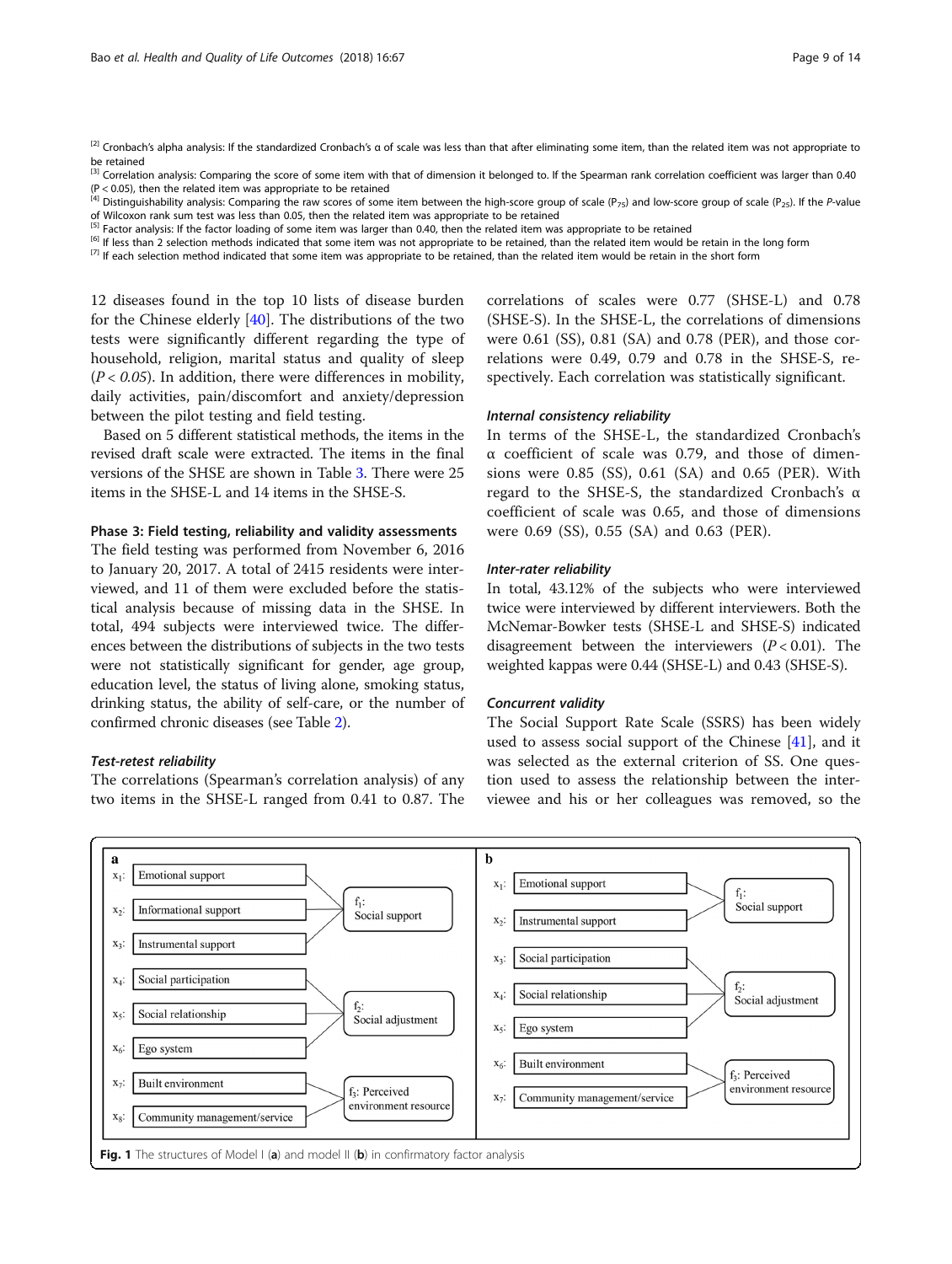| Variables  |          | Long form |         |         |         |         | Short form |                     |         |                     |
|------------|----------|-----------|---------|---------|---------|---------|------------|---------------------|---------|---------------------|
|            | Factor1  | Factor2   | Factor3 | Factor4 | Factor5 | Factor6 | Factor1    | Factor <sub>2</sub> | Factor3 | Factor <sup>4</sup> |
| <b>B01</b> | 0.50     |           |         |         |         |         |            |                     |         |                     |
| <b>B02</b> |          | 0.39      |         |         |         |         |            |                     |         |                     |
| <b>B03</b> |          | 0.92      |         |         |         |         |            |                     |         |                     |
| <b>B04</b> |          | 0.92      |         |         |         |         | 0.45       |                     |         |                     |
| <b>B05</b> | 0.83     |           |         |         |         |         | 0.88       |                     |         |                     |
| <b>B06</b> |          | 0.46      |         |         |         |         |            |                     |         |                     |
| <b>B07</b> | $0.87\,$ |           |         |         |         |         | 0.87       |                     |         |                     |
| <b>B09</b> | 0.58     |           |         |         |         |         |            |                     |         |                     |
| <b>B10</b> |          |           |         |         |         | 0.47    |            |                     |         |                     |
| <b>B11</b> | 0.57     |           |         |         |         |         |            |                     |         |                     |
| <b>B12</b> | 0.56     |           |         |         |         |         | 0.61       |                     |         |                     |
| <b>B13</b> | 0.74     |           |         |         |         |         |            |                     |         |                     |
| <b>B17</b> |          |           |         |         |         | $-0.57$ |            |                     |         |                     |
| <b>B19</b> |          |           |         | 0.54    |         |         |            | 0.49                |         |                     |
| <b>B20</b> |          |           | 0.65    |         |         |         |            | 0.58                |         |                     |
| <b>B21</b> |          |           | 0.71    |         |         |         |            | 0.72                |         |                     |
| <b>B22</b> |          |           | 0.67    |         |         |         |            |                     |         |                     |
| <b>B28</b> |          |           | 0.47    |         |         |         |            | 0.65                |         |                     |
| <b>B32</b> |          |           |         | 0.57    |         |         |            |                     | 0.48    |                     |
| <b>B33</b> |          |           |         |         | 0.74    |         |            |                     |         | 0.75                |
| <b>B35</b> |          |           |         |         | 0.50    |         |            |                     | 0.54    |                     |
| <b>B36</b> |          |           |         |         | 0.76    |         |            |                     |         | 0.80                |
| <b>B37</b> |          |           |         | 0.69    |         |         |            |                     |         |                     |
| <b>B38</b> |          |           |         | 0.63    |         |         |            |                     | 0.75    |                     |
| <b>B40</b> |          |           |         | 0.54    |         |         |            |                     | 0.63    |                     |

**Table 4** The matrix of factor loadings after being rotated by Varimax

maximum aggregate score was 62. A total of 2358 subjects did not have missing data in the SSRS. Spearman's correlation analyses were conducted to assess the correlations between SSRS and SS, SA, or PER. Moderate correlations were identified between the SSRS and SS parts of the SHSE-L and SHSE-S. The correlations between the SSRS and SS were 0.64 ( $P < 0.01$ ) and 0.61 ( $P < 0.01$ ) in the SHSE-L and SHSE-S, respectively. In addition, the SSRS was uncorrelated or weakly correlated with SA and PER in both the SHSE-L (SA:  $r = 0.23$ ,  $P < 0.01$ ; PER:  $r =$ 0.03,  $P > 0.05$ ) and the SHSE-S (SA:  $r = 0.20$ ,  $P < 0.01$ ; PER:  $r = 0.01$ ,  $P > 0.05$ ).

# Construct validity

Two models were constructed, one based on the SHSE-L (model I) and another based on the SHSE-S (model II). Model I was listed as follows:  $x_1 = a_1 * f_1 + e_1$ ,  $x_2 =$  $a_2^*f_1 + e_2$ ,  $x_3 = a_3^*f_1 + e_3$ ,  $x_4 = a_4^*f_2 + e_4$ ,  $x_5 = a_5^*f_2 + e_5$ ,  $x_6$  $= a_6 * f_2 + e_6$ ,  $x_7 = a_7 * f_3 + e_7$ ,  $x_8 = a_8 * f_3 + e_8$ . Model II was listed as follows:  $x_1 = a_1 * f_1 + e_1$ ,  $x_2 = a_2 * f_1 + e_2$ ,  $x_3 = a_3 * f_2$ + e<sub>3</sub>,  $x_4 = a_4 * f_2 + e_4$ ,  $x_5 = a_5 * f_2 + e_5$ ,  $x_6 = a_6 * f_3 + e_6$ ,  $x_7 =$  $a_7 * f_3 + e_7$ . In the equations,  $a_i$  and  $e_i$  represent coefficients and  $x_i$  and  $f_i$  represent sub-dimensions and dimensions, respectively. Figure [1](#page-8-0) shows the relationships between sub-dimensions  $(x_i)$  and dimensions  $(f_i)$  in the two models. In model I,  $GFI = 0.95$ ,  $AGFI = 0.90$ , and RMSEA =  $0.10$ . In model II, GFI =  $0.97$ , AGFI =  $0.93$ , and RMSEA = 0.09.

# Convergent and discriminant validity

The AVEs of the SHSE-L and SHSE-S were 0.54 and 0. 53, respectively. Table 4 shows the matrix of factor loadings after being rotated by Varimax in the principal component analysis. Six and four factors were extracted in the principal component analysis of the SHSE-L and SHSE-S, respectively. The AVEs of every two factors were larger than the squared correlation coefficients of related factors in both versions of the SHSE (SHSE-L: the AVEs of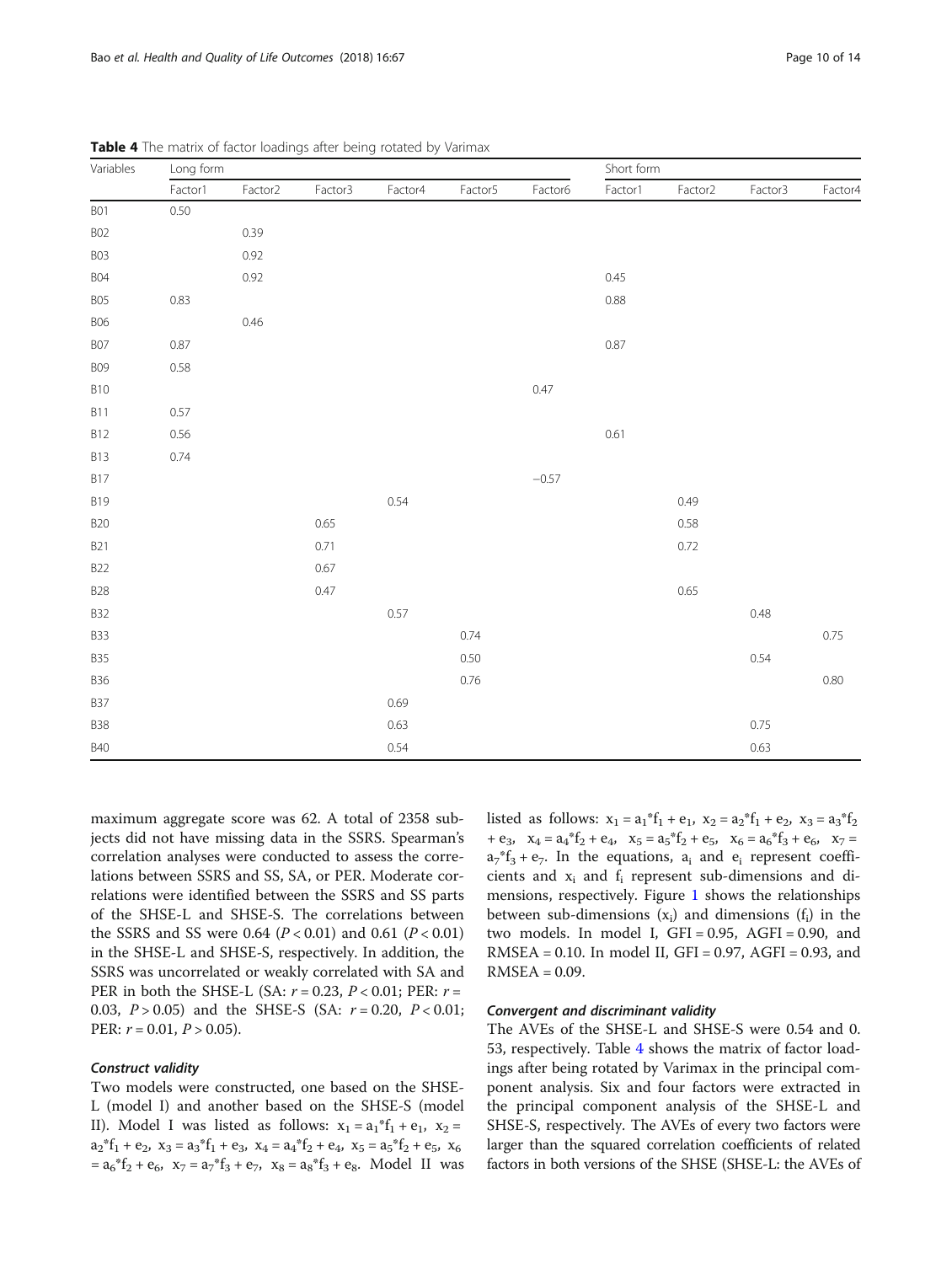<span id="page-10-0"></span>

| <b>Table 5</b> The distribution of raw score of the Social Health Scale for the Elderly |
|-----------------------------------------------------------------------------------------|
|-----------------------------------------------------------------------------------------|

| Median (QR)<br>$P$ -value<br>Median (QR)                          | $P$ -value            |
|-------------------------------------------------------------------|-----------------------|
|                                                                   |                       |
| Demographic and socio-economic variables                          |                       |
| $< 0.01$ <sup>*</sup><br>Gender                                   | $< 0.01$ <sup>*</sup> |
| Male<br>62.00 (13.00)<br>37.00 (9.00)                             |                       |
| Female<br>64.00 (14.00)<br>38.00 (9.00)                           |                       |
| $< 0.01^{\#}$<br>Age group                                        | $< 0.01^{\text{\#}}$  |
| $60 - 69$ years<br>65.00 (14.00)<br>39.00 (10.00)                 |                       |
| 70~79 years<br>62.00 (13.00)<br>38.00 (9.00)                      |                       |
| 80 years and above<br>58.00 (13.00)<br>35.00 (9.00)               |                       |
| $< 0.01$ <sup>#</sup><br>Type of household                        | $< 0.01^{\text{\#}}$  |
| Agricultural<br>61.00 (14.00)<br>34.00 (9.00)                     |                       |
| Non-agricultural<br>63.00 (14.00)<br>40.00 (8.00)                 |                       |
| Agricultural to non-agricultural<br>64.00 (13.00)<br>38.00 (8.00) |                       |
| Others<br>65.00 (16.00)<br>42.00 (12.00)                          |                       |
| $< 0.01$ <sup>#</sup><br>Religion                                 | $< 0.01^{\text{\#}}$  |
| Buddhism<br>63.00 (14.00)<br>37.00 (8.00)                         |                       |
| Christianity<br>58.50 (15.00)<br>35.00 (9.00)                     |                       |
| Others<br>67.50 (10.00)<br>39.00 (9.00)                           |                       |
| None<br>63.00 (13.00)<br>39.00 (9.00)                             |                       |
| $< 0.01$ <sup>#</sup><br>Education level                          | $< 0.01$ <sup>#</sup> |
| Uneducated<br>61.00 (13.00)<br>35.00 (7.00)                       |                       |
| Did not completed primary school<br>61.00 (15.00)<br>36.00 (9.00) |                       |
| Primary school graduate<br>63.00 (13.00)<br>37.00 (8.00)          |                       |
| Middle school graduate<br>65.00 (13.00)<br>40.00 (9.00)           |                       |
| High school graduate<br>65.00 (13.00)<br>41.00 (9.00)             |                       |
| College/university graduate<br>67.50 (12.00)<br>42.00 (9.00)      |                       |
| $< 0.01$ <sup>#</sup><br>Marital status                           | $< 0.01^{\text{\#}}$  |
| Never married<br>56.00 (10.00)<br>35.00 (4.00)                    |                       |
| Married<br>64.00 (13.00)<br>39.00 (9.00)                          |                       |
| Divorced<br>59.00 (9.50)<br>37.00 (7.00)                          |                       |
| Widowed<br>59.00 (12.00)<br>36.00 (8.00)                          |                       |
| Behavioral variables                                              |                       |
| $< 0.01$ <sup>*</sup><br>Living alone                             | $0.20^*$              |
| 37.00 (9.00)<br>Yes<br>60.00 (14.00)                              |                       |
| <b>No</b><br>63.00 (13.00)<br>38.00 (10.00)                       |                       |
| $< 0.01$ #<br>Quality of sleeping                                 | $< 0.01$ <sup>#</sup> |
| Sleep very well all the time<br>65.00 (13.00)<br>39.00 (10.00)    |                       |
| Sleep well in most of the time<br>37.00 (9.00)<br>63.00 (13.50)   |                       |
| Sleep badly in most of the time<br>63.00 (14.00)<br>38.00 (10.00) |                       |
| Sleep very badly all the time<br>58.00 (12.00)<br>36.00 (10.00)   |                       |
| 0.03<br>Current smoker                                            | $< 0.01$ <sup>*</sup> |
| Yes<br>62.00 (14.00)<br>37.00 (9.00)                              |                       |
| 63.00 (13.00)<br>38.00 (10.00)<br>No                              |                       |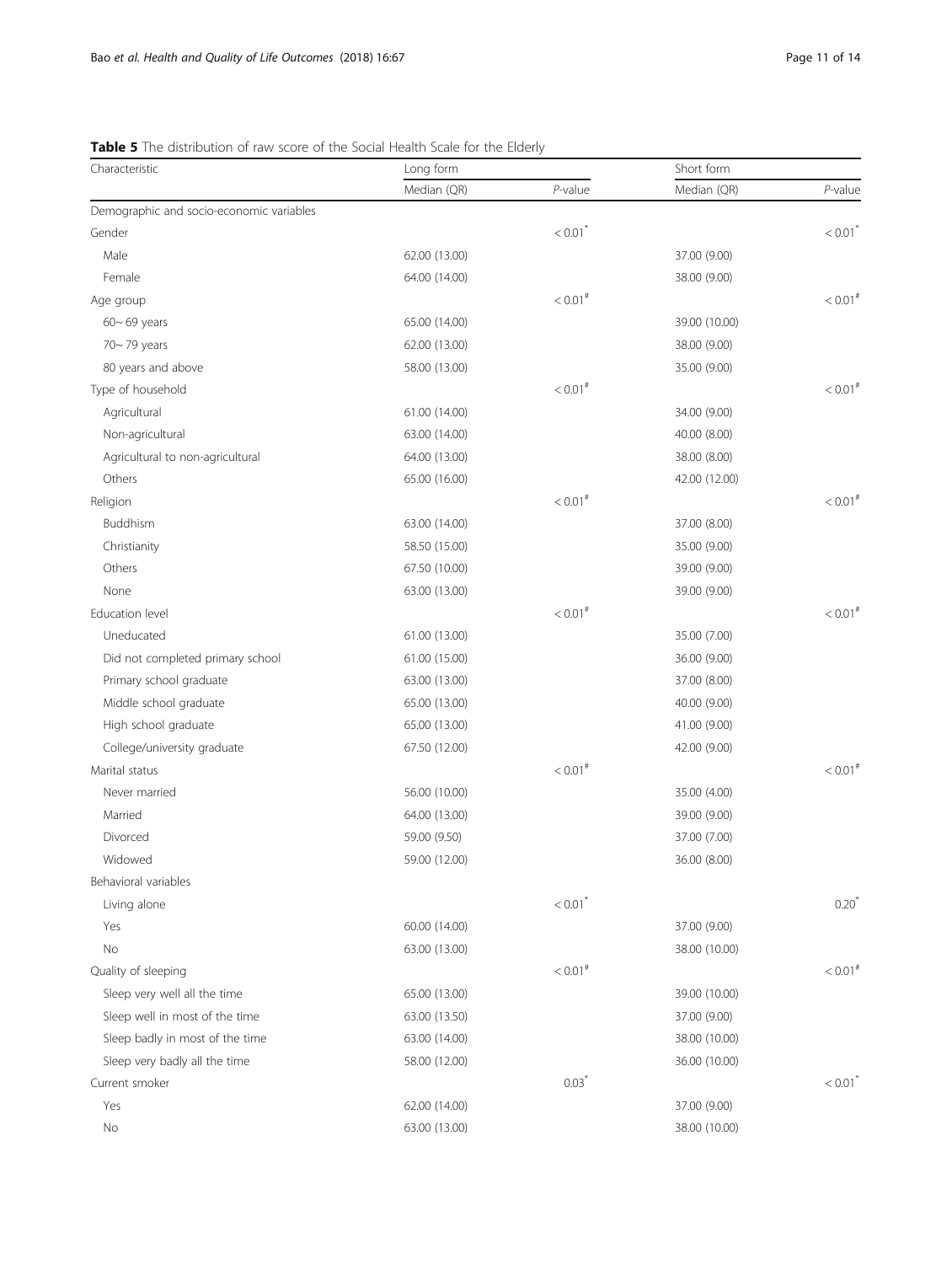|  |  | <b>Table 5</b> The distribution of raw score of the Social Health Scale for the Elderly (Continued) |
|--|--|-----------------------------------------------------------------------------------------------------|
|  |  |                                                                                                     |

| Characteristic                         | Long form     |                       | Short form    |                       |
|----------------------------------------|---------------|-----------------------|---------------|-----------------------|
|                                        | Median (QR)   | $P$ -value            | Median (QR)   | $P$ -value            |
| Current drinker                        |               | $0.77$ <sup>*</sup>   |               | $0.17*$               |
| Yes                                    | 63.00 (12.00) |                       | 38.00 (9.00)  |                       |
| <b>No</b>                              | 63.00 (14.00) |                       | 38.00 (10.00) |                       |
| Health status variables                |               |                       |               |                       |
| Mobility <sup>a</sup>                  |               | $< 0.01$ <sup>#</sup> |               | $< 0.01$ #            |
| Have no problems in walking about      | 63.00 (13.00) |                       | 38.00 (9.00)  |                       |
| Have some problems in walking about    | 59.00 (15.00) |                       | 35.00 (9.00)  |                       |
| Be confined to bed                     | 44.00 (20.00) |                       | 25.50 (10.00) |                       |
| Self-care <sup>a</sup>                 |               | $< 0.01$ <sup>#</sup> |               | $< 0.01$ #            |
| Have no problems with self-care        | 63.00 (13.00) |                       | 38.00 (10.00) |                       |
| Have some problems in washing/dressing | 57.00 (16.00) |                       | 34.00 (10.00) |                       |
| Be unable to wash/dress                | 47.00 (15.50) |                       | 26.00 (7.50)  |                       |
| Usual activities <sup>a</sup>          |               | $< 0.01$ <sup>#</sup> |               | $< 0.01$ <sup>#</sup> |
| Have no problems with performing       | 63.00 (13.00) |                       | 38.00 (9.00)  |                       |
| Have some problems with performing     | 58.00 (14.00) |                       | 34.00 (8.00)  |                       |
| Be unable to perform                   | 50.00 (14.00) |                       | 28.50 (12.00) |                       |
| Pain/discomfort <sup>a</sup>           |               | $0.92$ <sup>#</sup>   |               | $0.34^{#}$            |
| Have no pain/discomfort                | 63.00 (14.00) |                       | 38.00 (9.00)  |                       |
| Have moderate pain/discomfort          | 63.00 (12.00) |                       | 38.00 (8.00)  |                       |
| Have extreme pain/discomfort           | 62.00 (19.00) |                       | 39.00 (11.00) |                       |
| Anxiety/depression <sup>a</sup>        |               | $< 0.01$ <sup>#</sup> |               | $< 0.01$ #            |
| Be not anxious/depressed               | 63.00 (13.00) |                       | 38.00 (10.00) |                       |
| Be moderately anxious/depressed        | 61.00 (13.00) |                       | 37.00 (8.00)  |                       |
| Be extremely anxious/depressed         | 59.00 (15.00) |                       | 36.00 (8.00)  |                       |
| Number of confirmed chronic diseases   |               | $0.61$ <sup>#</sup>   |               | $< 0.01$ <sup>#</sup> |
| $\mathbf 0$                            | 63.00 (13.00) |                       | 37.00 (9.00)  |                       |
| 1                                      | 63.00 (14.00) |                       | 38.00 (9.00)  |                       |
| 2                                      | 63.00 (14.00) |                       | 38.00 (9.00)  |                       |
| $3-$                                   | 62.00 (15.00) |                       | 39.00 (9.00)  |                       |

 $N = 2404$ 

 $\sum_{i=1}^{n} P_i$ -value of Wilcoxon rank sum test<br>#P-value of Kruskal-Wallis H test

<sup>a</sup> The dimension of the three-level EuroQol five-dimensional questionnaire

the factors ranged from 0.31 to 0.78, and the maximum squared correlation coefficient was 0.14; SHSE-S: the AVEs of the factors ranged from 0.33 to 0.66, and the maximum squared correlation coefficient was 0.10).

# Phase 4: Development of norms

Table [5](#page-10-0) shows the distributions of raw scores in the field testing. Except for the status of living alone and the number of confirmed chronic diseases, the distributions of the other variables were similar between the SHSE-L and SHSE-S. The differences were statistically significant for gender, age group, type of household, religion,

education level, marital status, quality of sleeping, smoking status, the ability of mobility, the ability of self-care, the ability of daily activities, and anxiety status. Female, young elderly, Christian, highly educated, and married persons had better social health. Living alone; poor quality of sleep; current smoking; poor ability of mobility, self-care and daily activities; and serious anxiety/depression might imply worse social health. The standard norm and percentile rank norm are shown in the Additional file [1.](#page-12-0) Generally, SS and SA changed with age, so the same norm was not suitable for every age group. Taking these results into consideration, we generated three different norms for the three age groups.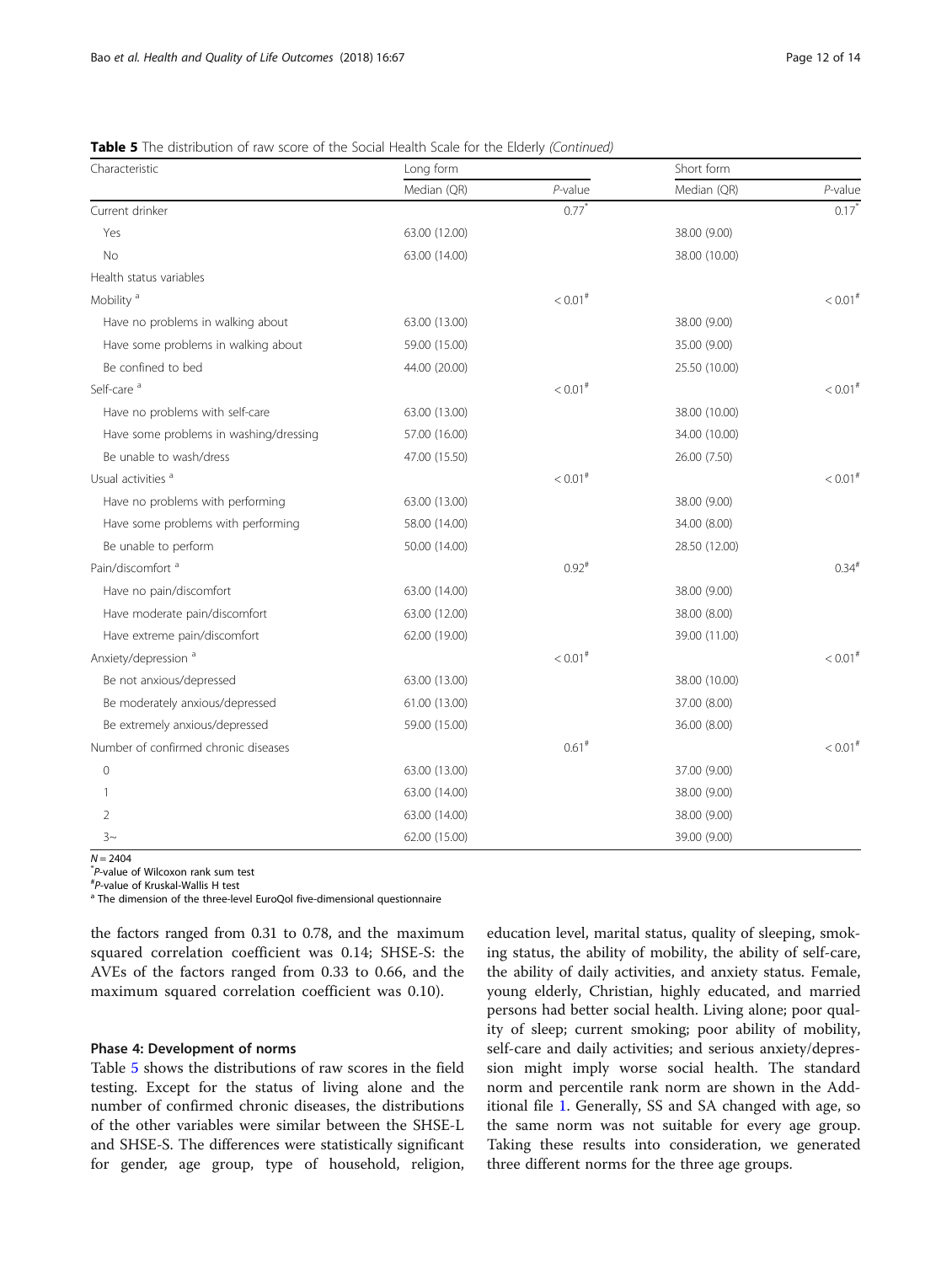# <span id="page-12-0"></span>**Discussion**

This study developed two versions of the SHSE, with 25 items in the long form and 14 items in the short form. Each form could assess three dimesons of social health, and both social health of the individual and social health of society were measured. The reliability and validity of the two versions were acceptable. Two norms could reflect the social health status of the generally healthy elderly living in Hangzhou. We believe that the SHSE-L can be used to explore the risk or protective factors of social health, and the SHSE-S can be combined with other domains of health status (e.g., mental health) to assess comprehensive health status. Usually, the short forms of scales are generated based on their longer forms, such as the SF-12 [[42\]](#page-13-0); therefore, we suggest further studies for the development of the SHSE-S, although the reliability and validity results of the SHSE-S were similar to those of the SHSE-L.

This study had the following limitations: firstly, the response rate of the pilot testing was not very good [\[43](#page-13-0)], so non-respondent bias existed. Neither random sampling survey nor census was performed during the field testing. Compared to the pilot testing sample, some differences were present (Table [2](#page-5-0)); thus, the representativeness of the field testing sample was not desirable, and volunteer bias was inevitable. All the participants lived in Hangzhou; therefore, the representativeness of the sample was not satisfactory. Secondly, the test-retest reliability and inter-rater reliability of the SHSE-L and SHSE-S were acceptable but were far from perfect. The internal consistency of the SHSE-S was lower than the optimum level. All of the above limitations might result from imperfect design of the questions and options. Because of the lack of applicative external criteria about the SHSE, SA and PER, the concurrent validity assessment was not completed. Thirdly, the application of SHSE was not wide enough because of the lack of multiple cultures in the stage of developing the draft scale; therefore, Chinese elderly who live in different cultures might not be suitable for assessment with this scale. Finally, this study lacked a comprehensive outcome variable to assess the contribution of social health to the comprehensive health status of the elderly.

The social adjustments of people in different cultures are diverse [\[44](#page-13-0)]. China is a multi-ethnic society; therefore, the existence of multi-cultures is inevitable in China. Similarly, the levels of SS and PER might also be diversified. It was difficult to generate a scale/norm that could be applied universally in China based on one study. For better utility, the validity and reliability of the SHSE-L and SHSE-S should be assessed based on a representative sample or total population. Then, the SHSE-L and SHSE-S should be revised to improve their reliability and validity. Finally, the norms of the SHSE-L and SHSE-S could be widely used in the assessment of social health status of all Chinese elderly.

Previous studies have indicated that the agreement of answers between scales designed for self-report and scales designed for short interviews are not optimistic [[45\]](#page-13-0). Therefore, we do not suggest that residents complete the SHSE-L or SHSE-S by themselves; rather, we recommend that trained personnel complete the scales by interviewing the participants. Additionally, there were some problems with the interviewers, such as improper ways of asking sensitive questions, time and site constraints, and interviewer bias. Self-report versions of the SHSE-L and SHSE-S should be generated in the future.

# Conclusion

For successful ageing, a suitable instrument to measure health status is necessary. This study developed a long and short form of the SHSE (SHSE-L and SHSE-S, respectively) to measure the social health status of the Chinese elderly, which fills a gap in social health assessment. The standard norms and percentile rank norms of the social health of the elderly in Hangzhou city were generated, which can be used as references in other studies.

### Additional file

[Additional file 1:](https://doi.org/10.1186/s12955-018-0899-6) The draft, scoring method and norms of the Social Health Scale for the Elderly. (DOCX 46 kb)

#### Abbreviations

AGFI: Adjusted goodness-of-fit index; AVE: Average variance extracted; GFI: Goodness-of-fit index; PER: Perceived environment resource; RMSEA: Root mean square error of approximation; SA: Social adjustment; SHSE: Social Health Scale for the Elderly; SHSE-L: Long form of the Social Health Scale for the Elderly; SHSE-S: Short form of the Social Health Scale for the Elderly; SS: Social support; SSRS: Social Support Rate Scale; WHO: World Health Organization

#### Acknowledgments

The authors would like to thank Community Health Service Center of Mishi Lane and Health and Family Planning Commission of Xihu district for their friendly cooperation in survey.

#### Funding

This study was funded by Ministry of Science and Technology of the People's Republic of China (No. 2015FY111600).

#### Availability of data and materials

The datasets generated during and/or analyzed during the current study are not publicly available, but are available from the corresponding author who was an organizer of the study.

#### Authors' contributions

CZB and KC jointly conceptualized development of the SHSE. CZB performed the data analyses and led the writing of the article. XFY and ZC conducted two tests in close consultation with CZB and KC. ZBY, LM and WBY facilitated data collection and pre-processed data. XYC polished the language. MJJ, JBW and MLT provided technical advice. All authors read and approved the final manuscript.